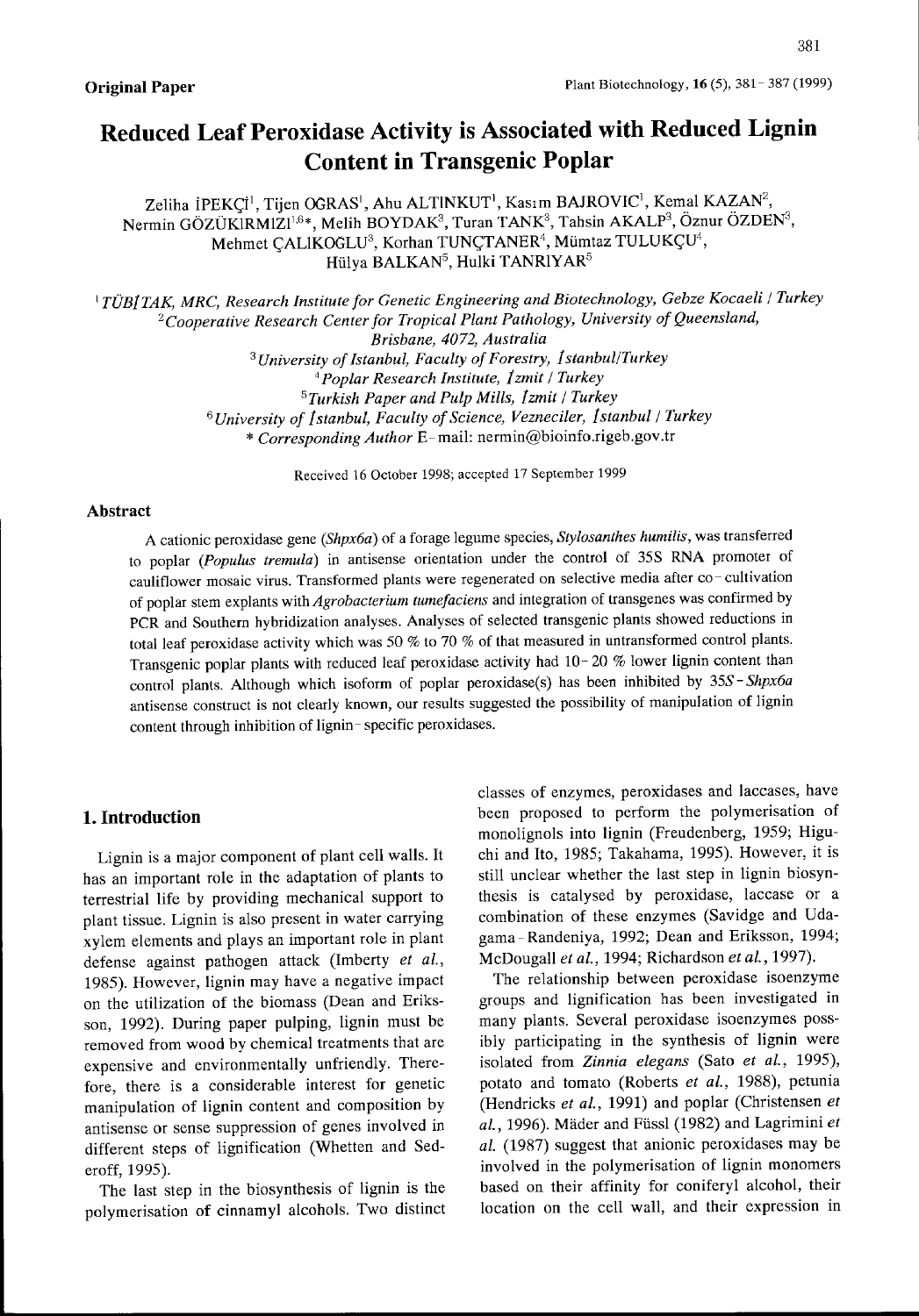lignified tissue. Anionic peroxidases functioning in the peroxidase dependent oxidation of the lignin monomer analogue syringaldazine have been purified from poplar (Goldberg et al., 1985; Imberty et al., 1985). No definite proof, however, has been obtained for the involvement of a specific peroxidase isoenzymes in the developmentally regulated formation of lignin in vivo. Alteration of the expression of these enzymes by genetic engineering could specify their particular role in lignification.

The objective of this study was to examine the correlation between reduced peroxidase activity and lignification. We used <sup>a</sup> construct carrying an antisense cationic peroxidase gene (Shpx6a) from a forage legume, Stylosanthes humilis (Harrison et al., 1995), to suppress peroxidase expression in transgenic poplar, and test the effect of this suppression on lignin content. Although this hypothesis could be better tested by over-expression and suppression of the Shpx6a activity in its original host  $(S, \textit{humilis})$ , we used poplar as a model mainly for two reasons. First, in contrast to genetic transformation of S. humilis, which is not efficient, transformation of poplar is very efficient and thus is possible to generate the large number of transgenic plants required for antisense experiments. Secondly, Shpx6a gene shows DNA sequence similarity (app. 40 %) to at least one of the poplar peroxidases (D11102) (Harrison et al., 1995). We report here that antisense expression of this peroxidase was effective in down- regulating total peroxidase activity in transgenic poplar plants. The effect of this down- regulation on lignin content is also discussed.

### 2. Materials and methods

# 2. 1. Construction of chimeric genes and transformation of poplar

The coding region of Shpx6a peroxidase cDNA (Harrison et al., 1995) was amplified from the plasmid pBluescript SK' by PCR using primers designed to introduce restriction enzyme sites to facilitate cloning. Amplification products were digested with  $Xba$  I and cloned into  $Xba$  I digested binary vector, pGA643, under the control of 35S RNA promoter of cauliflower mosaic virus and 3' end of tmr (cytokinin biosynthetic protein) gene of A. tumefaciens as terminator (An et al., 1985). A clone carrying Shpx6a CDNA in antisense orientation was selected by sequencing the whole insert and cloning junctions and introduced into A. tumefaciens strain LBA 4404 by triparental mating according to Ditta et al. (1980).

Transformation of poplar (Populus tremula) was achieved by co-cultivation of stem explants with A.

tumefaciens carrying the binary vector according to Tzfira et al. (1997). Following co-cultivation, stem explants were transferred to Woody Plant Medium (WPM) (Lloyd and Mc Cown, 1981) supplemented with 1 mg  $l^{-1}$  zeatin, 50 mg  $l^{-1}$  kanamycin and 500 mg  $l^{-1}$  cefotaxime. Regenerated shoots were rooted on WPM supplemented with 0.5 mg  $l^{-1}$  indole-3butyric acid. Shoots were subcultured with fifteen day intervals and incubated in a growth chamber at  $25$  °C with a 16 hour photoperiod. Untransformed control plants were regenerated similarly under nonselective conditions, without kanamycin, and maintained under the same growth conditions as the transformants. Three -to - four weeks after transformation, putatively transformed plants were recovered and further analysed.

#### 2. 2. Molecular analysis of transgenic plants

PCR and Southern blot analyses to detect the presence of Shpx6a gene were performed on two month old plants (10 cm high) according to Feuillet et al. (1995). Total DNA for PCR was extracted from leaf tissues of each plant by Walbot's method (1988). PCR was performed according to Dwivedi et al. (1994) using a forward primer  $(5' - TGAG -$ CAAAGAAGCTCGCATGGGAG - 3') internal to the  $35S$  promoter and a reverse primer  $(5' -$ GTCGAACATCTGTTACTCTG - 3') internal to the tmr terminator. For PCR, samples were kept at 94  $\degree$ C for 10 min., followed by 30 cycles at 94  $\degree$ C for 1 min., 50 °C for 1 min., 72 °C for 3 min. with a final extension step at <sup>72</sup> 'C for 7 min. Amplified DNA was electrophoresed on a 1.2 % agarose gel and visualized after staining with ethidium bromide.

For Southern blot analysis, <sup>a</sup> DNA fragment corresponding to full length Shpx6a (1.2 kb) was amplified by PCR from pGA643 carrying antisense 35S -Shpx6a gene, Iabelled with DIG DNA Iabelling kit and used as hybridization probe. Five  $\mu$ g of genomic DNA from transgenic and control plants were digested with  $Kpn$  I, separated on a 1.0 % agarose gel and transferred to a nylon membrane (Boehringer Mannheim GmbH. Germany). Immunological detection of hybridised DNA on the membrane was performed using polyclonal sheep anti-digoxigenin fragments conjugated to alkaline phosphatase according to the manufacturer's recommendation.

#### 2.3. Measurement of total peroxidase activity

Crude peroxidase extracts were prepared by grinding 1 g of fresh leaf tissue in 1 ml 0.1 M phosphate buffer (pH 7.0). The homogenate was centrifuged at 18000 g for 30 minutes at  $4^\circ$ . Total peroxidase activity of the supernatant was deter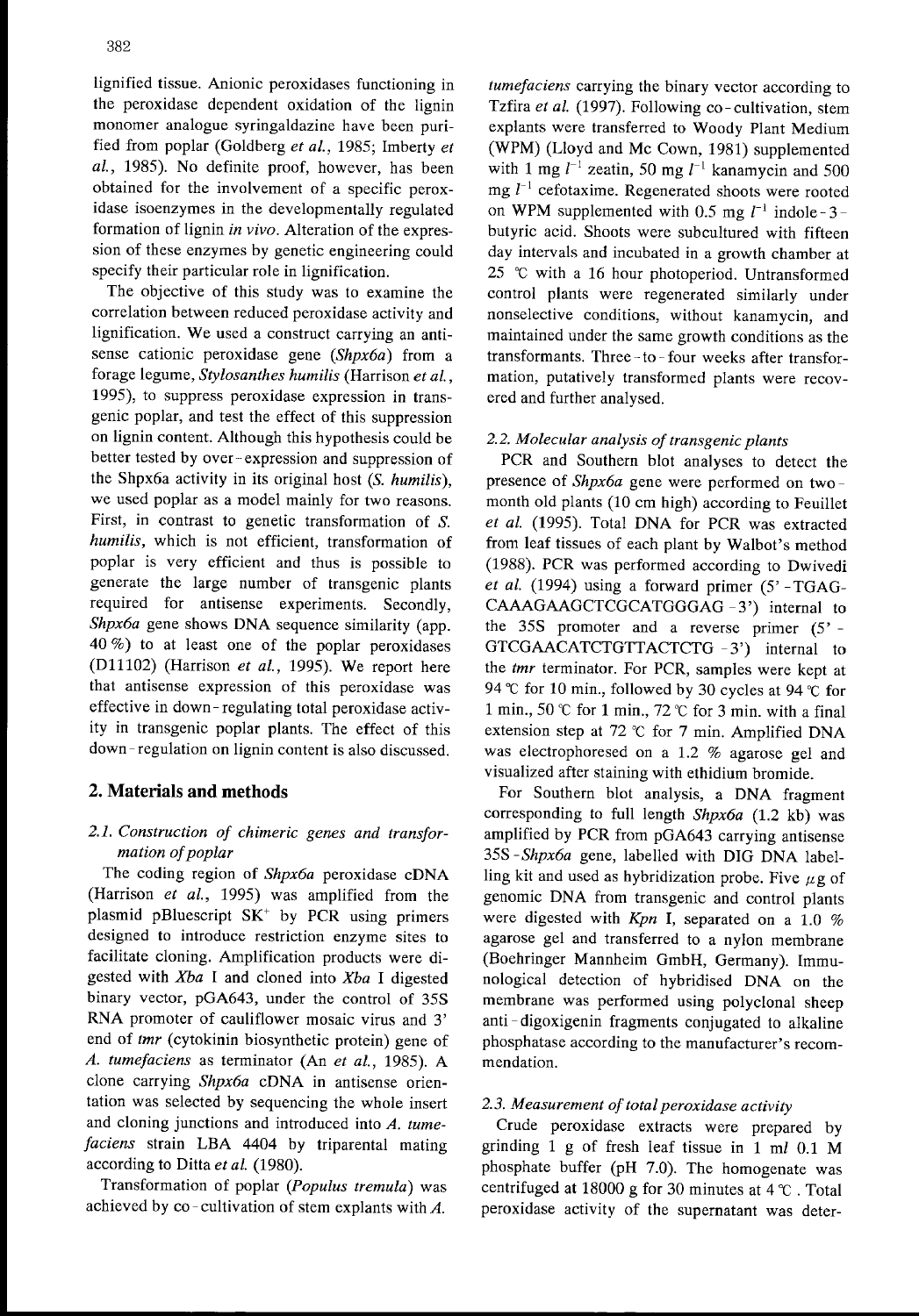mined spectrophotometrically at <sup>470</sup> nm in 0.2 M phosphate buffer containing 5 mM guaiacol and 5 mM H202 (pH 5.8) (Krsnik -Rasol, 1991). Total protein content of the leaf extracts used in peroxidase assays was determined using bovine serum albumin (BSA) as standard according to Bradford (1976). Total peroxidase activity of each sample was then expressed as unit per mg protein. In addition, peroxidase isoenzymes were resolved on <sup>10</sup> % non - denaturing polyacrylamide gel according to Ornstein and Davis (1964). Five  $\mu$ g of total protein was loaded into each well and peroxidase activity was detected by incubating the gel in 0.2 M phosphate buffer containing 5 mM guaiacol and 5  $mM H<sub>2</sub>O<sub>2</sub>$  for 15 to 20 min., or until enzyme bands appeared to the desired intensity.

#### 2.4. Determination of total lignin content

Lignin content was determined using thioglycollic acid (TGA) method (Campbell and Ellis, 1992). Stem explants of two -month -old plants (10 cm) were homogenized and dried for four hours at <sup>105</sup>  $^{\circ}$ C. One hundred  $\mu$ *l* of thioglycollic acid, 0.75 m*l* of water, 0.25 ml of 37 % HCl was added to the 50 mg dried sample. After three hours of incubation at 80  $\degree$  , homogenate was centrifuged at 12000 g for 10 min. Pellets were washed with water and resuspended in I ml of I M NaOH and mixed for <sup>16</sup> hours at 4 °C. The homogenate was centrifuged at 12000 g for 10 min. and retained supernatant was taken to a new tube. Two hundred  $\mu l$  of 37 % HCl was then added and incubated at  $4 °C$  for four hours to reprecipitate the pellet. Centrifugation step was repeated and the pellet was dissolved in 1 ml of 1 M NaOH. The absorbance was measured spectrophotometrically at 280 nm.

### 3. Results

# 3. 1. Antisense expression of Shpx6a peroxidase in poplar

After transformation of poplar with a construct carrying antisense Shpx6a cDNA under the control of 35S promoter of cauliflower mosaic virus, fortyfive putatively transformed kanamycin -resistant shoots were obtained. Six randomly selected poplar transformants were further analysed by PCR and Southern blot to confirm the transgenic status of the plants. PCR amplifications using primers designed to amplify the Shpx6a gene located on the T-DNA region of the pGA643 showed the existence of amplification products with sizes equal to the expected size of Shpx6a gene in all tested transformants (Fig.  $1-A$ ). Genomic DNA from all these six plants was also subjected to Southern blot analysis to determine the number of  $T$ -DNA insertions. Using a DNA fragment corresponding to Shpx6a gene as probe, we showed that all tested transgenic plants have at least one  $T$ -DNA insertion (Fig. 1– B). This provided further evidence that the antisense Shpx6a gene was stably integrated into the genome of the transgenic poplar plants.

# 3.2. Analysis of peroxidase activity and lignin content in transgenic poplar plants

To determine whether the expression of antisense Shpx6a construct was effective in reducing peroxidase activity of transgenic poplar, crude extracts from the leaves of six transgenic plants and five control plants were analysed for peroxidase activity. This analysis showed that the reduction in total peroxidase activity in transgenic plants was between 50 - <sup>70</sup> % of that found in untransformed control plants (Fig. 2-A). Native gel electrophoresis analysis of the leaf extracts from transgenic and untransformed control plants also supported the results obtained from peroxidase enzyme assays. In antisense transformed plants the intensity of the perox- (A)





Fig. 1. PCR and Southern blot analyses of poplar plants transformed with 35S-Shpx6a antisense construct (A) PCR amplification of Shpx6a gene from transgenic (33, 11, 29, 10, 39, 7) and untransformed control (C) plants. M: 100 bp DNA Iadder used as DNA size marker. (B) Southern blot analysis of DNA from transgenic (33, 11, 29, 10, 39, 7) and untransformed control (C) plants cut with Kpn I and probed with labelled Shpx6a CDNA.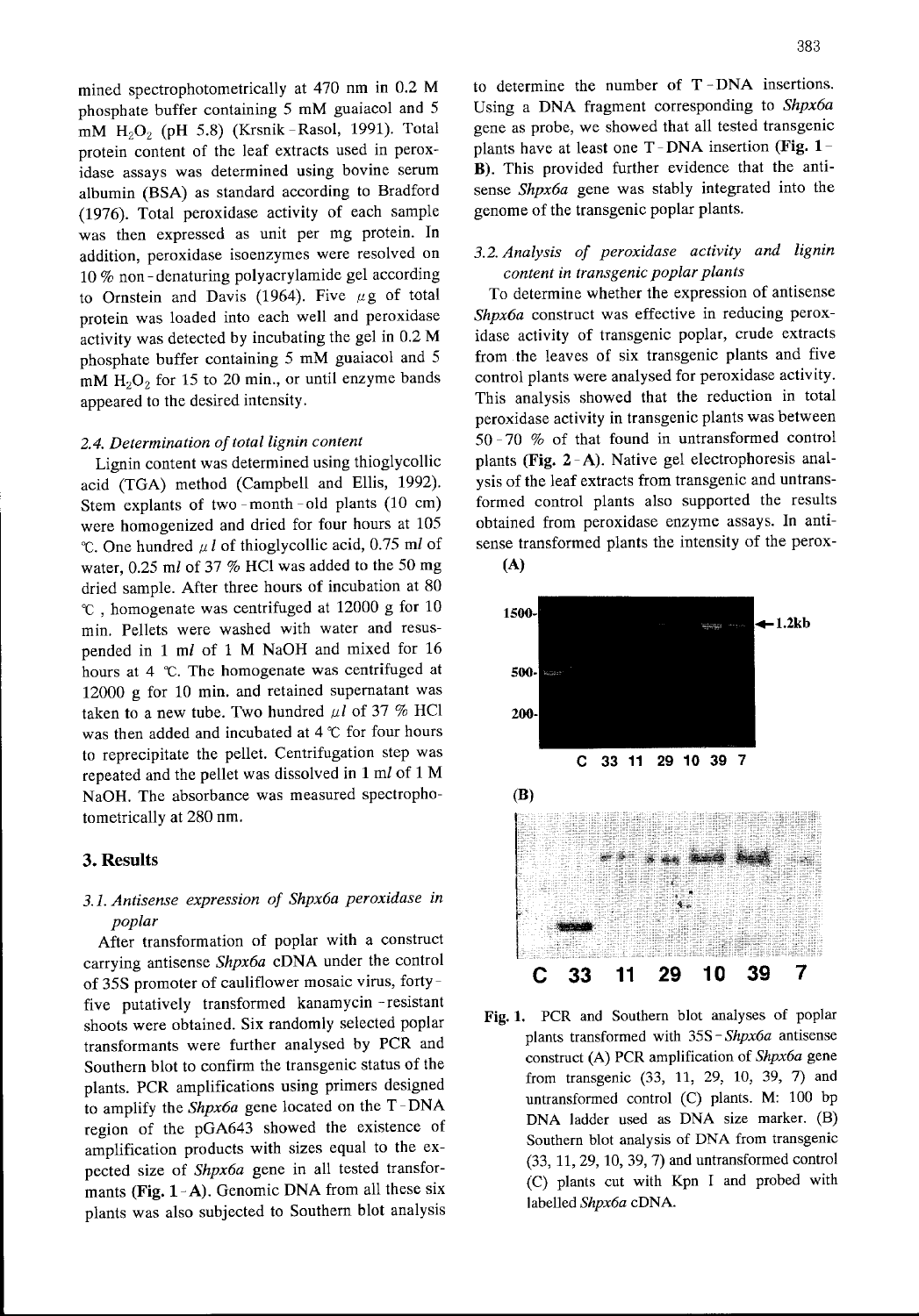

Fig, 2. (A) Total leaf peroxidase activity of transgenic (33, 11, 29, 10, 39, 7) and control (C) plants. Results are mean of three independent measurements. Total peroxidase activity was expressed as unit per mg protein used in the assay. Error bars are also shown for each plant. (B) Non - denaturating PAGE of leaf proteins from transgenic (33, 11, 29, 10, 39, 7) and untransformed control (C) plants stained for peroxidase activity. Peroxidase bands were also visible in the leaf extracts of transgenic plants (data not shown) after extended incubation (more than 20 min).

idase bands was strongly reduced as compared with 0.05). the extract from control plants (Fig  $2 - B$ ). After prolonged incubation (longer than 20 min), how- 4. Discussion ever, peroxidase bands were also visible in the extracts from the leaves of transgenic plants (data not shown).

Next, we analysed total lignin content in transgenic plants with reduced peroxidase activity. These analyses showed that the amount of total lignin in stem was also reduced in antisense plants. The highest reduction in total lignin content, which was <sup>20</sup> % Iower than that measured in untransformed control lines was observed in the transgenic line, T33. Consistent with this observation, Iine T33 had the lowest peroxidase activity of all transgenic lines studied (Fig. 3). Although reductions in lignin content were relatively small in other transgenic lines, it was reproducibly consistent across all transgenic lines. As a result, the overall correlation between reduced peroxidase activity and reduced lignin content was highly significant ( $r = 0.96$ ,  $p >$ 

Peroxidases represent one of the most ubiquitous enzymes in plants. Previous studies examining the role(s) of peroxidases in physiological processes have been hampered mainly due to very high redundancy of peroxidase genes distributed throughout plant kingdom. It has been demostrated that even the genome of Arabidopsis could potentially encode more than forty different peroxidases (Welinder et al., 1996). Additionally, these peroxidases use a very broad range of substrates with similar immunological properties (Christensen et al., 1998). This makes functional differentiation of these isoenzymes even more difficult. Nevertheless, one of the functions putatively assigned to peroxidases is lignification. Existence of lignification specific peroxidases has been shown in a number of plants such as lupin (Ros Barcelo *et al.*, 1988; Ferrer *et al.*, 1990),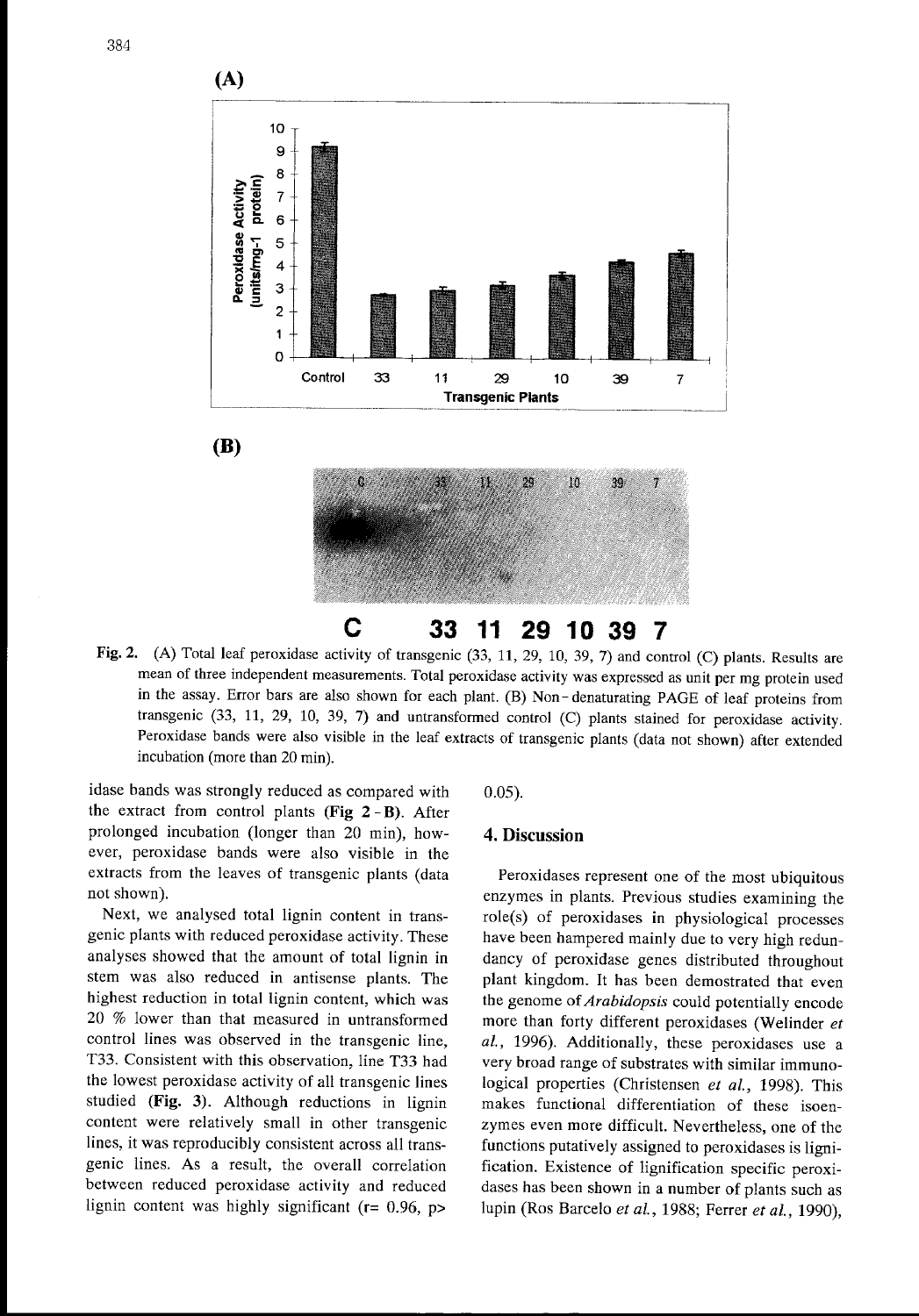

Fig. 3. Total lignin content in transgenic plants transformed with the 35S-Shpx6a antisense construct (33, 11, 29, 10, 39, 7) and untransformed control plants determined by TGA method. Results are averaged from three different determinations. Error bars are also shown for each plant.

poplar (Imberty et al., 1995), tobacco (Goldberg et al., 1985), flax (McDougall, 1992), peach (Abeles and Biles, 1991) and Coleus (Hepler et al., 1972). However, a direct link between reduced peroxidase activity and lignification has not been conclusively shown. In this study, we down -regulated total peroxidase activity of the transgenic poplar by antisense expression of Shpx6a gene and examined the effect of reduced peroxidase activity on lignification.

Analysis of transgenic plants with lower peroxidase activity revealed a slight reduction in total lignin content of these plants. The correlation between reduced lignin content and reduced peroxidase activity was highly correlated suggesting that the expression of antisense Shpx6a gene resulted in inhibition of certain lignin specific peroxidase isoenzymes. However this reduction in lignin content was relatively small, possibly due to following reasons. First of all, the number of independent transgenic lines studied was relatively small. It is possible that transgenic plants exhibiting highly reduced lignin and peroxidase activity could be found if more plants transformed with the 35S-Shpx6a antisense construct or more homologous antisense peroxidase constructs were examined. Secondly, a vital process like lignification has evolved to have several redundant pathways as shown recently by Zhong et al. (1998). Such redundancy suggests that for higher reductions in lignin content, activities of more than one enzyme (e.g. CAD, OMT, CCOMT etc.) should be simultaneously inhibited (ROS Barcelo, 1997). This approach could increase the likelihood of more substantial reductions in lignin content. Similarly, it is well- established that there are several peroxidase isoenzymes involved in lignification. In this case, inhibition of the activity of one enzyme can be partially compensated by certain other related isoenzymes, resulting with only modest reductions in lignin content.

Although antisense  $\mathit{Shpx6a}$  gene used in this study reduced peroxidase activity and lignification in an heterologous host, exact function of the Shpx6a gene in its original host is unknown. Previously, this gene has been shown to be strongly induced at the early stages of infection of its natural hosts by anthracnose pathogen Colletotrichum gleoesporioides (Harrison et al., 1995). Although it is still somewhat speculative, function of Shpx6a in its natural host may also involve strengthening of cell wall components or increase lignification during infection. Such mechanism(s) would provide better tolerance against pathogen challenge and tentatively explain how constitutive over expression of Shpx6a in tobacco and canola resulted in higher tolerance to fungal pathogens (Kazan et al., 1998). Further analysis of transgenic plants expressing Shpx6a peroxidase is now underway to determine whether lignin content of transgenic plants has also been modified.

In conclusion, our results assigned a putative but more direct link for peroxidase involvement in lignification, although the number and the types of peroxidases inhibited in transgenic poplar plants are not known. Further characterisation of transgenic plants to determine which peroxidases are specifically down -regulated may help for isolation of certain lignification specific peroxidase isoenzymes.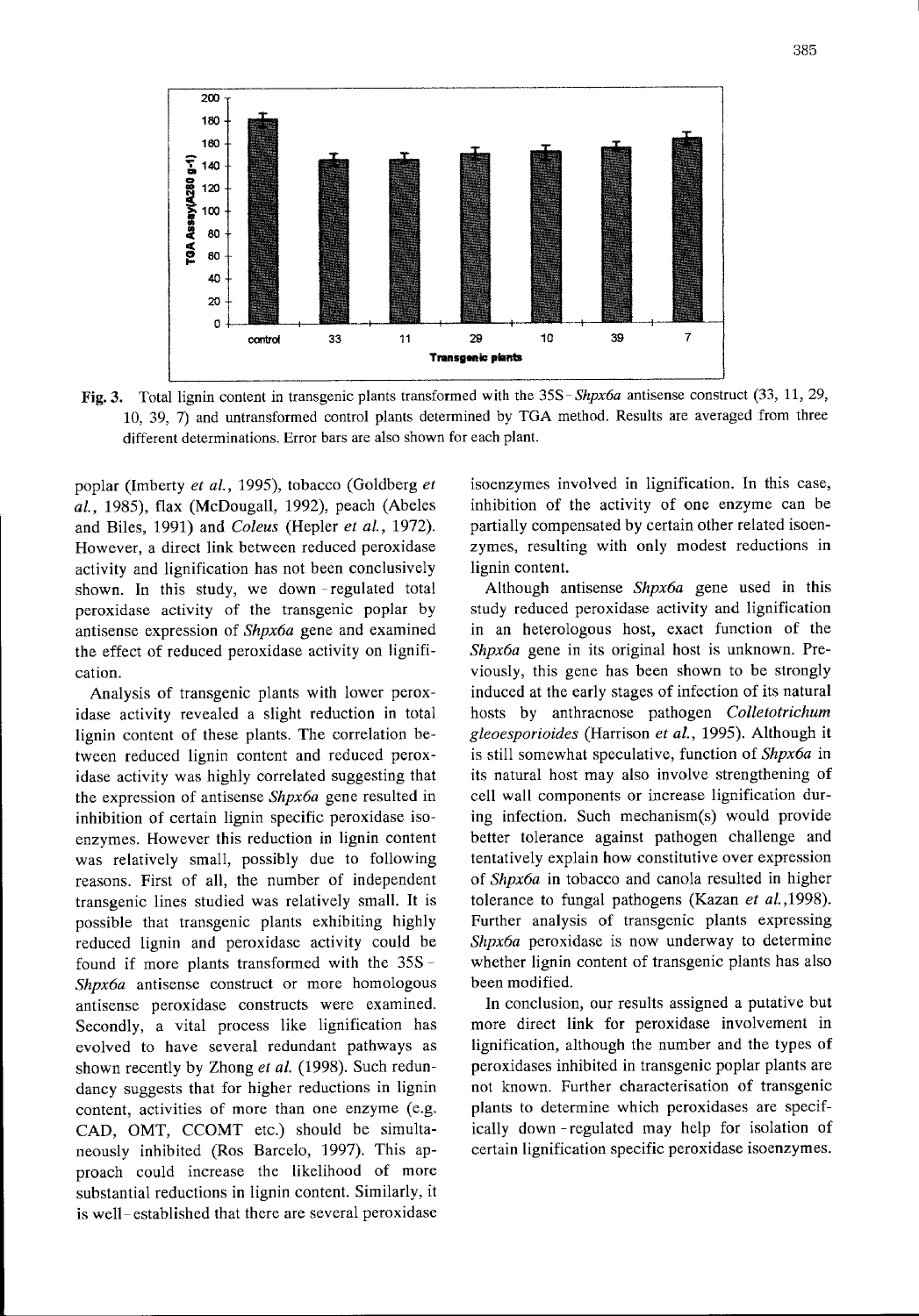This study was a part of the project No. 62-02- OOI TUBITAK -MRC -RIGEB named 'Investigation on Biotechnologically Developed Poplar Clones as a Raw Material for Pulp and Paper Industry' and financially supported by General Management of Turkish Pulp and Paper MillS.

## References

- Abeles, F.B., Biles, C.L. 1991. Characterization of peroxidases in lignifying peach fruit endocarp. Plant Physiol. 95: 269- 273.
- An, G., Watson, B D., Stacheh, S., Gordon, M.P., Nester, E.W. 1985, New cloning vehicles for transformation of higher plants. EMBO J. 4: 277- 284.
- Bradford, M.M 1976. A rapid and sensitive method for quantitation of microgram quantities of protein utilizing the principle of protein-dye binding. Anal. Biochem. 72: 248- 254.
- Campbell, M.M., Ellis, B.E. 1992 Elicitcd phenylpropanoid metabolism in pine cultures. Planta 186: 409- 417.
- Christensen, J.H., Bauw, G., van Montagu. M, and Boerjan, W. 1996. In: Obinger, C\_, Burner, U.. Ebermann, R., Penel, C. and Greppin, H. (Eds.). pp.113-117. Plant Peroxidases: Biochemistry and Physiology., Universite de Geneve, Geneve.
- Christensen, J.H., Bauw, G., Welinder. K.G., van Montagu, M., Boerjan, W. 1998. Purification and characterization of peroxidases correlated with lignification in poplar xylem. Plant Physiol. 118: 125-135.
- Dean, J.F.D., Eriksson, K.E.L. 1992. Biotechnological modification of lignin structure and composition in forest trees. Holzforschung 46: 135- 147.
- Dean, J.F.D., Eriksson, K.E.L. 1994. Laccase and the deposition of lignin in vascular plants. Holzforschung  $48: 21 - 33.$
- Ditta, G., Stanfield, S., Corbin, D., Helinski, D.R. 1980. Broad host range DNA cloning system for gram-negative bacteria: Construction of a gene bank of Rhizobium meliloti. Proc. Natl. Acad. Sci. USA 77: 7347-7351.
- Dwivedi, U.N., Campbell, W.H., Yu, J., Datla, R.S.S., Bugos, R.C., Chiang, V.L., Podila, G.K. 1994. Modification of lignin biosynthesis in transgenic Nicotiana through expression of an antisense O - methyltransferase gene from  $Populus$ . Plant Mol. Biol. 26: 61 - 71.
- Ferrer, M.A., Pedreno, M.A., Munoz, R., Ros Barcelo, A. 1990. Oxidation of coniferyl alcohol by cell wall peroxidases at the expense of indole - 3- acetic acid and  $O_2$ . A model for the lignification of plant cell walls in the absence of  $H<sub>2</sub>O<sub>2</sub>$ . FEBS Lett. 276: 127-130.
- Feuillet, C., Lauvergeat, V., Deswarte, C., Pilate, G., Boudet, A., Grima-Pettenati, J. 1995. Tissue-and cellspecific expression of a cinnamyl alcohol dehydrogenase promoter in transgenic poplar. Plant Mol. Biol. 27: 651- 667.
- Freudenberg, K. 1959. Biosynthesis and constitution of lignin. Nature 183: 1152- 1155.
- Goldberg, R , Le, T., Catesson, A M. 1985. Localization and

properties of cell wall enzyme activities related to the final stages of lignin biosynthesis. J. Exp. Bot. 36: 503- 510.

- Harrison, S.J., Curtis, M.D., McIntyre, L., Maclean, D.J., Manners, J.M. 1995. Differential expression of peroxidase isogenes during the early stages of infection of the tropical forage legume Stylosanthes humilis by Colletotrichum gleoesporioides. Mol. Plant Microbe Inter. 3: 398 - 406.
- Hendricks, T., Wijsman, H.J.W., Van Loon, L.C. 1991. Petunia peroxidases: Isolation, purification, characteristics. Eur. J. Biochem. 199: 139- 146.
- Hepler, P.K., Rice, R M , Terranova, W.A 1972. Cytochemical localization of peroxidase activity in wound vessel mernbers of Coleus. Can. J. Bot. 50: 977- 983.
- Higuchi, T. and Ito, Y. 1985. Dehydrogenation products of coniferyl alcohol formed by the action of mushroom phenol oxidase, rhus-laccase and radish peroxidase. J Biochem. 45: 575-579.
- Imberty, A., Goldberg, R., Catesson, A.M. 1985. Isolation and characterization of Populus isoperoxidases involved in the last step of lignin formation. Planta  $164: 221 -$ 226.
- Kazan, K., Goulter, K.C., Way, H.M., Manners, J.M. 1998. Expression of a pathogenesis - related peroxidase of Stylosanthes humilis in transgenic tobacco and canola and its effect on disease development. Plant Sci. 136:  $207 - 217$
- Krsnik-Rasol, M. 1991. Peroxidases as a developmental marker in plant tissue culture. Int. J. Dev. Biol. 35: 259 - 263
- Lagrimini, L.M., Rothstein, S. 1987. Tissue specifity of tobacco peroxidase isoenzymes and their induction by wounding and tobacco mosaic virus infection. Plant Physiol. 84: 438- 442.
- Lloyd, G.B., Mc Cown, B.H. 1981. Commercially feasible micropropagation of mountain laurel, Kalmia latifolia, by use of shoot-tip culture. Proc. Intl. Plant Prop. Soc. 30: 421 - 427.
- Mäder, M., Füssl, R. 1982. Role of peroxidase in lignification of tobacco cells. II. Regulation by phenolic compounds. Plant Physiol. 70: 1132- 1134.
- Mc Dougall, G.J. 1992. Changes in cell wall associated peroxidases during the lignification of flax fibers. Phytochemistry 31: 3385-3389.
- Mc Dougall, G J. Stewart, D., Morrison, I.M. 1994 Cell wall - bound oxidases from tobacco (Nicotiana tabacum) xylem participate in lignin formation. Planta 194: 9- 14
- Ornstein, L., Davis, B.J. 1964. Disc electrophoresis. I. Background and theory. Ann. N. Y. Acad. Sci. 121: 321 - 349.
- Richardson, A., Stewart, D., Mc Dougall, G J. 1997. Identification and partial characterization of a coniferyl alcohol oxidase from lignifying xylem of sitka spruce (Picea sitchensis). Planta 203: 35-43.
- Roberts, E., Kutchan, T., Kollatukudy, P.E. 1988. Cloning and sequencing of cDNA for a highly anionic peroxidase from potato and the induction of its mRNA in suberising potato tubers and tomato fruits. Plant Mol.